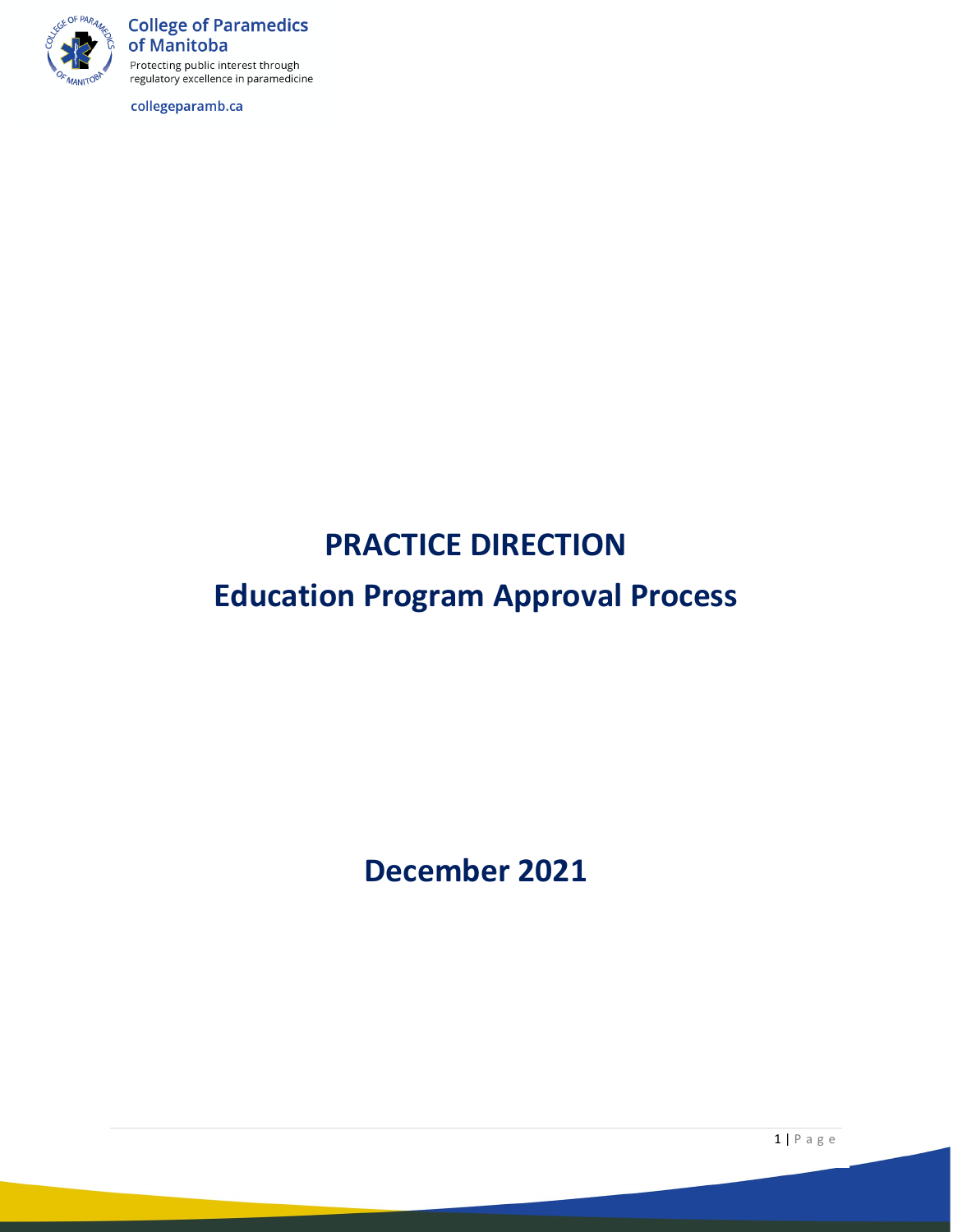

# **About Practice Directions**

The College of Paramedics of Manitoba (CPMB) has the legislated authority through the Regulated Health Professions Act (RHPA) to establish Council-approved practice directions.

Practice directions set out requirements related to specific aspects of the RHPA, regulations and paramedic practice. Practice Directions also explain, add, or guide paramedics with respect to the subject matter described in the regulation or any other matter relevant to the practice of paramedicine. Compliance with approved practice directions is required as described under section 86 of the RHPA.

Questions related to the information in the College practice directions or the application of the information can be directed in [info@collegeparamb.ca.](mailto:info@collegeparamb.ca)

This Practice Direction was approved by the Council of the College of Paramedics of Manitoba on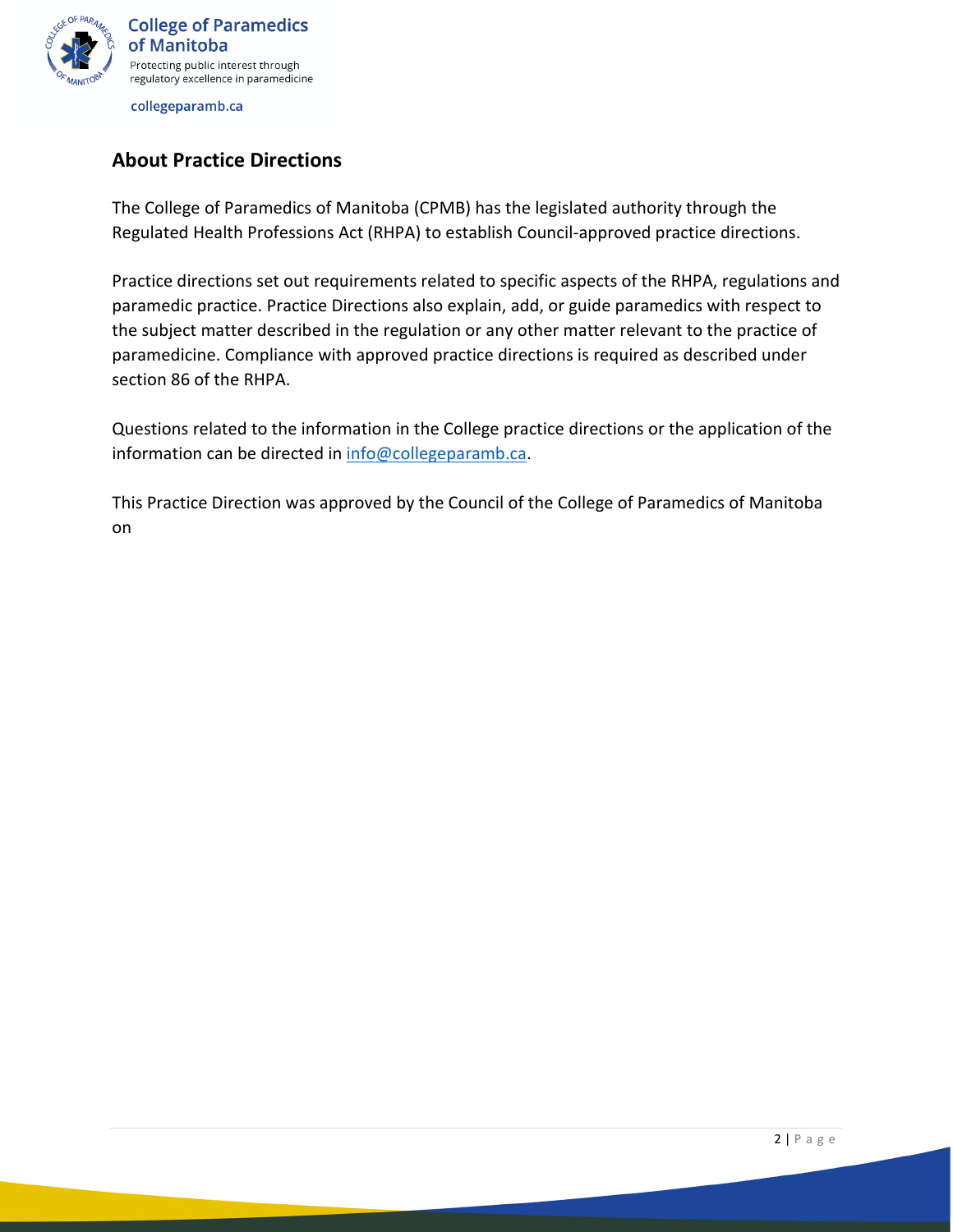

#### **Introduction**

The College of Paramedics of Manitoba's mandate includes the development, establishment and maintenance of the standards of academic qualifications required for member registration. The Paramedic Education Program Approval Criteria (Emergency Medical Responders, Primary Care Paramedic, Advanced Care Paramedic, Critical Care Paramedic) are the benchmark used by the College in the education program approval process.

#### **Purpose**

The purpose of this document is to communicate to the public, operators of Paramedic Education Programs, students, and other health professionals the minimum requirements that must be met in order for Paramedic Education Programs to be approved by the Council of the College of Paramedics of Manitoba. The Education Program Approval Criteria are also one means to assure the public that graduates from Manitoba's Paramedic Education Programs have achieved the competencies for practice in today's health system and in the future

**Consideration of the National Occupational Competency Profile 2011 variances (NOCPV) as identified by College of Paramedics of Manitoba, and the Paramedic Education Program Approval Criteria (PEPAC) documents are required when developing curriculum.** 

## **Definitions**

#### **Clinical Performance Environment**

Clinical performance environments are defined as any location outside the classroom that will provide the student with real life opportunities to demonstrate proficiency of the required Clinical Competencies. (See National Occupational Competency Profile 2011) Clinical performance environments take place in a variety of settings and may include, but are not limited to, a hospital, health clinic, medical office, nursing home, Mall, Coffee shop, senior's residence.

#### **Competencies**

The knowledge, skill and judgment that is expected of the paramedic in order to provide safe, competent, ethical care within their scope of practice. These have been developed by the Paramedic Association of Canada and are contained in the National Occupational Competency Profile (2011). Additional competencies (NOCPV) have been added to reflect the scope of practice, as defined by the Reserved Acts of the Regulated Health Professions Act and the College of Paramedics of Manitoba General Regulation, of each paramedic classification.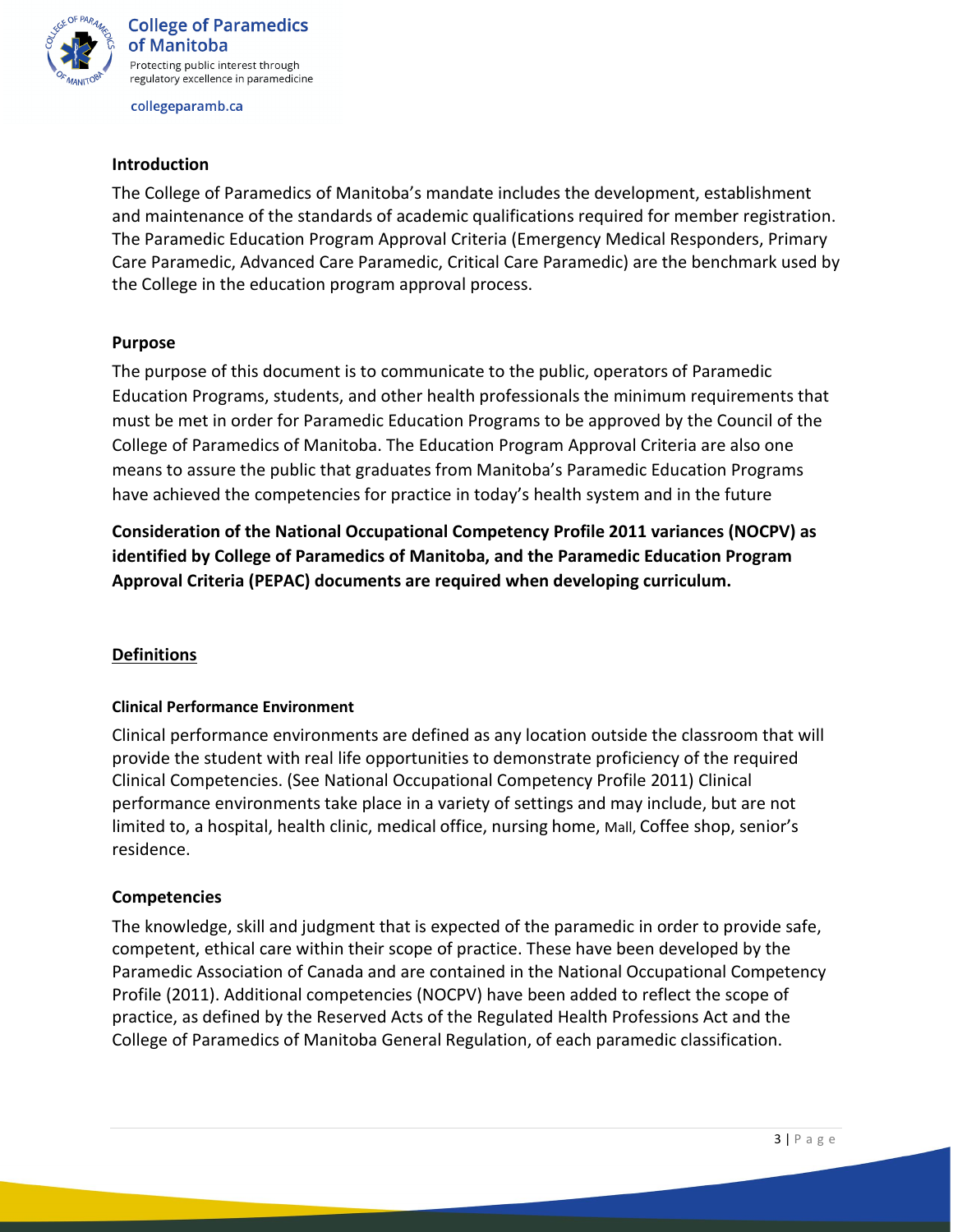

### **Instructors / Faculty**

Persons who are responsible to deliver didactic and psychomotor education program content.

#### **Instructors / Faculty qualifications**

The minimum requirements for those providing didactic and psychomotor education program content. These may include but are not limited to academic credentials, clinical experience, and registration with a regulatory body. (see PEPAC)

#### **Paramedic Education Program**

A program of studies offered through an educational institution that is approved by Council of and that leads to eligibility for registration with the College of Paramedics of Manitoba.

#### **Precepted Performance Environment**

Precepted performance environments are defined as a paramedic specific location where evaluation of physical application of paramedic skills takes place. An acceptable preceptorship setting is a land or air paramedic service. Alternate field preceptorship settings must be appropriate to the Specific Competency being evaluated and may include high fidelity simulation.

#### **Proficiency**

Proficiency involves the demonstration of skills, knowledge and abilities in accordance with the following principles:

- Consistency the ability to repeat practice techniques and outcomes; this requires performance *more than once* in the appropriate Performance Environment
- Independence the ability to practice without assistance from others
- Timeliness the ability to practice in a time frame that enhances patient safety
- Accuracy the ability to practice utilizing correct techniques and to achieve the intended outcomes
- Appropriateness the ability to practice in accordance with clinical standards and protocols outlined within the practice jurisdiction (see NOCP 2011 page 12)

Paramedic students must demonstrate proficiency of competencies in the simulated, clinical and, where applicable, precepted performance environments.

#### **Simulated Performance Environment**

Simulated performance environments are defined as a classroom or laboratory environment where individual practice and evaluation of physical application skills takes place. Activities in the Simulated performance environment may include practical scenarios, skill stations, the use of a mannequin or cadaver, or live subject (human or non-human).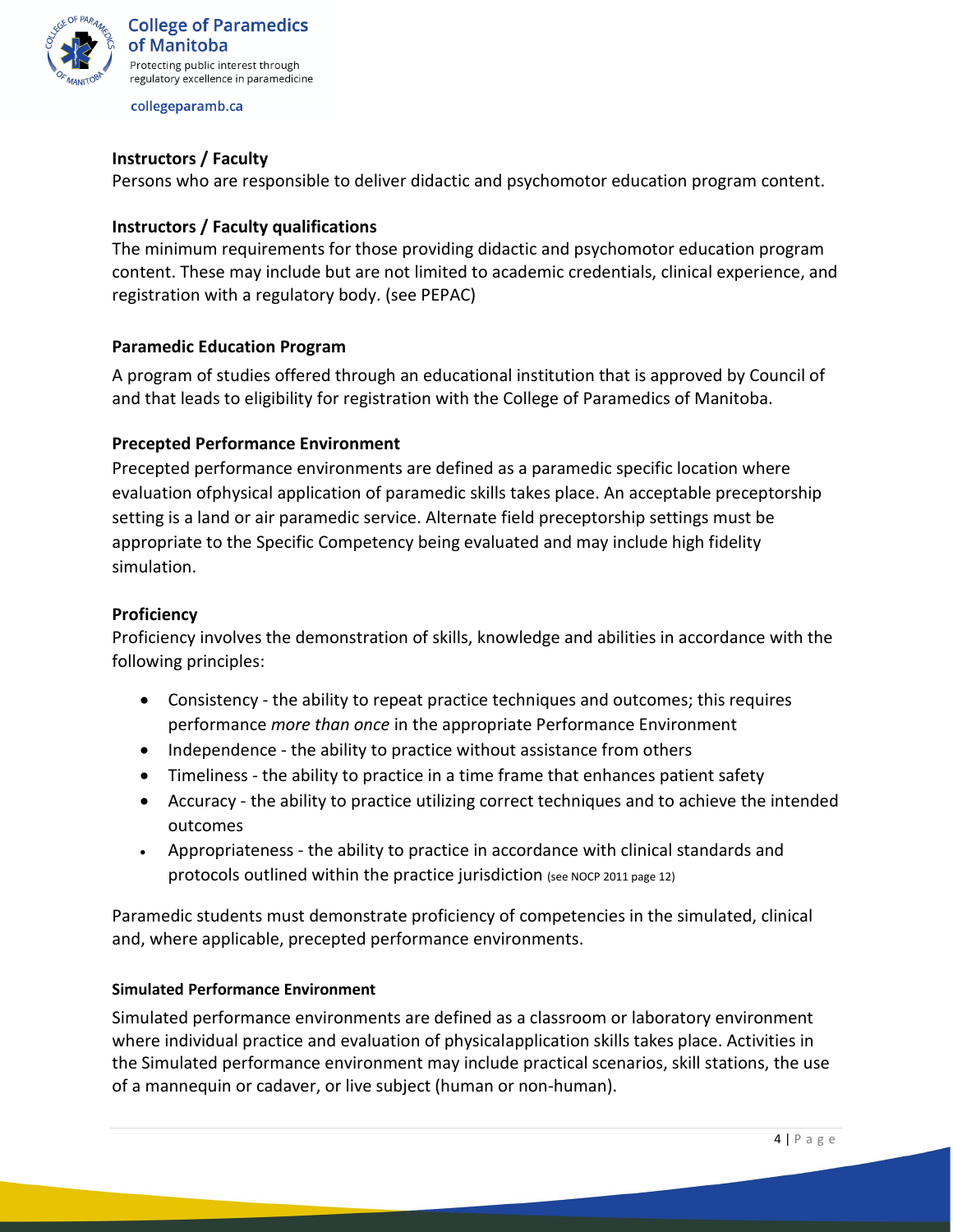

#### **Standards of Practice**

Paramedic practice expectations that represent achievable levels of performance, which can be measured and are approved by the Council of the College of Paramedics of Manitoba.

#### **Student enrollment qualifications**

The minimum requirements to be eligible to enroll and/or complete a paramedic education program. These may include but are not limited to academic prerequisites, demonstration of physical fitness required for employment, criminal record documents required for registration and employment, immunizations, driver's license requirements for employment. (PEPAC)

#### **Requirements for Paramedic Education Program Application**

Paramedic Education Programs requesting approval must submit documentation which includes the following:

#### **PLAN:**

**The Paramedic Education Program provides a comprehensive plan that demonstrates the feasibility of the program and ensures that students are able to meet the applicable standards and competencies. Paramedic Education Program applications must include detailed descriptions of the following components:**

- Organizational structure, committees and roles of program personnel including identification of the groups to whom the paramedic education program is accountable to and whose decisions may impact the program.
- Stakeholder consultations, including input from the Indigenous community, that is captured and applied to inform the curriculum.
- Philosophical foundation of the program including beliefs about students, teaching and learning that reflect current and emerging trends in adult learning and professional paramedic practice that is congruent with the applicable standards and competencies
- Criteria and methods for admission of students, academic progression and tracking of required competencies in their respective performance environments, appeals, management of student professional conduct. assessment of English language proficiency, critical incident reporting.
- Student fitness to practice, professional behaviour and public protection are considered in progression, failure and readmission decisions.
- Assurance that students have met the non-academic admission criteria.
- Any other applicable requirements as outlined in the College's regulation(s) and policies related to the approval of paramedic education program approval criteria.

#### **CURRICULUM:**

**The Paramedic Education Program provides a curriculum, and method of delivery that ensures students receive the theoretical, simulated practical and clinical/practical practice experiences required to meet the applicable standards and competencies. Paramedic Education Program applications must include:**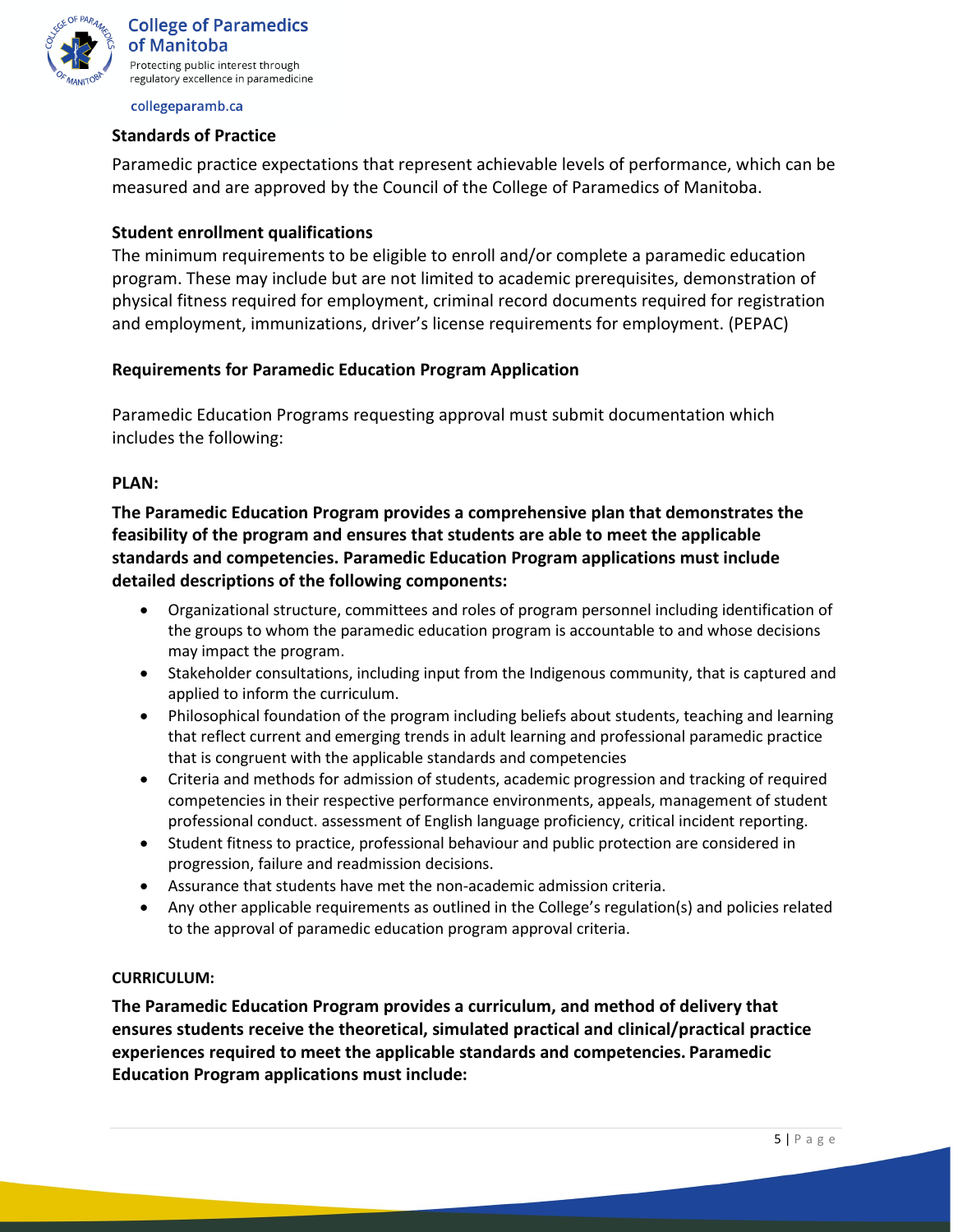

- A curriculum that is congruent with the program philosophy, National Occupational Competency Profile for Paramedics (2011) competencies, and the College of Paramedic of Manitoba standards of practice and code of ethics.
- A curriculum that reflects current best practice in professional responsibilities, communication, health and safety, assessment and diagnostics, therapeutics, integration, transportation, and health promotion and public safety.
- The approaches for teaching, learning and evaluation of learners' performances articulated in the program framework to facilitate achievement of the expected learner outcomes.
- The curriculum demonstrates logical timing and sequencing of content and process.
- The curriculum provides students with simulated, clinical and precepted (where applicable) learning activities in order to meet the designated program outcomes and each of the applicable standards and competencies.
- Policies are in place to ensure the safety of the clients and students during their learning experiences.
- The Paramedic Education Program provides an opportunity to consolidate theory with paramedic practice, allowing students to demonstrate the roles, functions and responsibilities of a graduate about to enter practice.

#### **RESOURCES:**

**The Paramedic Education Program demonstrates sufficient human, clinical, physical, fiscal, and support resources to implement and sustain the program. The program provides quality education to students in order to meet the applicable standards and competencies. Paramedic Education Program applications must include:**

- Financial and budgetary provisions that are in place for the establishment and the continued operation of the paramedic education program.
- The size and composition of the paramedic faculty as specified by the Program Approval Criteria. This includes faculty that is sufficient to provide teaching and support to students throughout the paramedic education program, the theoretical paramedic knowledge and evidence of attaining current relevant paramedic expertise to ensure their teaching responsibilities are met and facilitate a faculty to student ratio in the simulated performance environment settings that ensures adequate supervision. (PEPAC)
- There is access to support services for students.
- The faculty responsible for teaching the paramedic content of the Paramedic Education Program must be members in good standing with the College.

## **EVALUATION AND PROGRAM EFFECTIVENESS:**

**Graduates of the Paramedic Education Program meet all of the applicable standards and competencies upon completion of their program of studies. The paramedic education program has formal systems and processes in place to measure student and graduate performance as well as program effectiveness. Paramedic Education Program applications must include/ensure:**